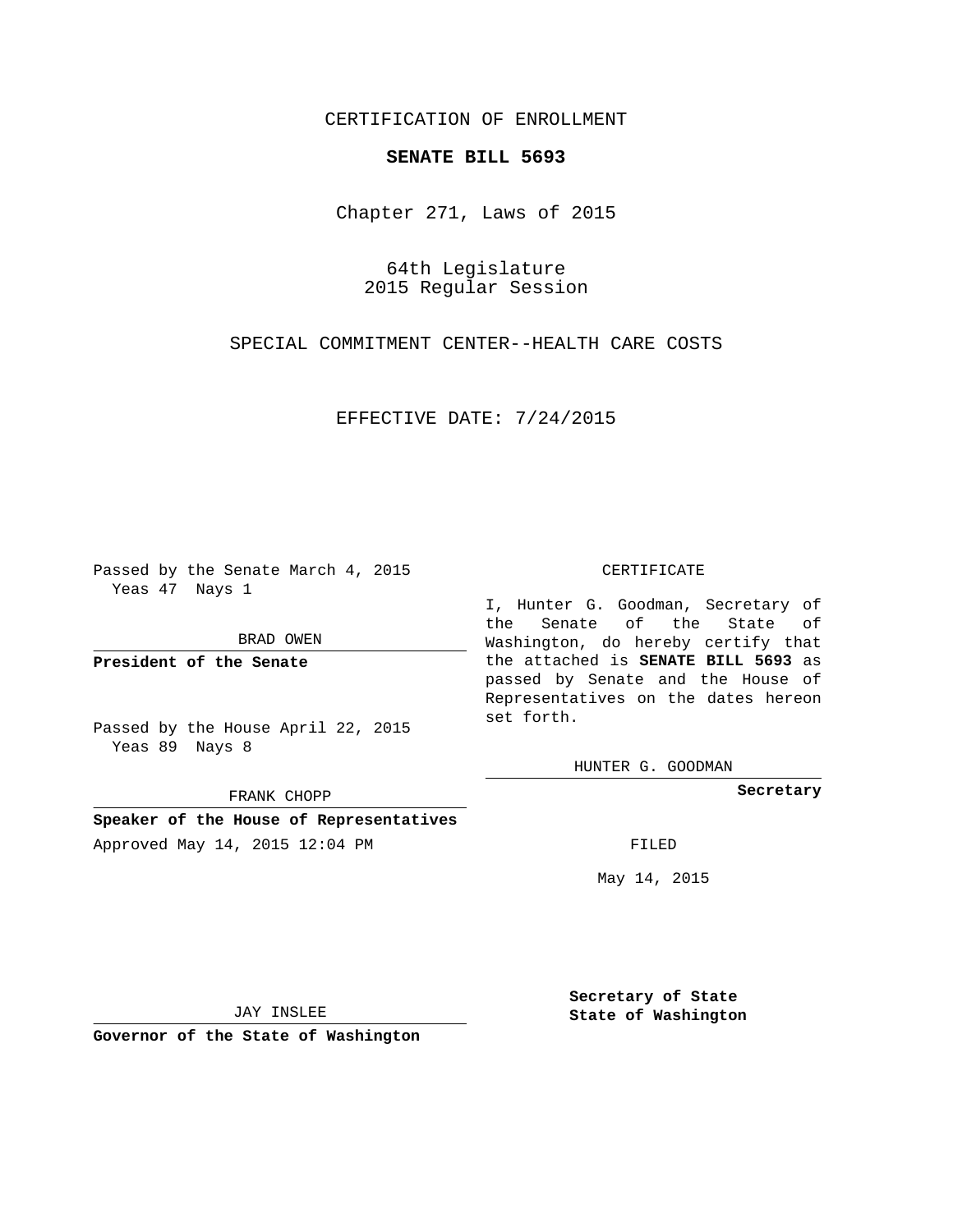## **SENATE BILL 5693**

Passed Legislature - 2015 Regular Session

**State of Washington 64th Legislature 2015 Regular Session**

**By** Senators Miloscia, Darneille, Fraser, and O'Ban; by request of Department of Social and Health Services

Read first time 01/29/15. Referred to Committee on Health Care.

 AN ACT Relating to reducing the costs of state health care expenses for residents committed to the special commitment center operated by the department of social and health services; and amending RCW 71.09.085.4

BE IT ENACTED BY THE LEGISLATURE OF THE STATE OF WASHINGTON:

 **Sec. 1.** RCW 71.09.085 and 2002 c 58 s 1 are each amended to read 7 as follows:

 (1) Notwithstanding any other provisions of law, the secretary may enter into contracts with health care practitioners, health care facilities, and other entities or agents as may be necessary to provide basic medical care to residents. The contracts shall not cause the termination of classified employees of the department rendering the services at the time the contract is executed.

 (2) In contracting for services, the secretary is authorized to provide for indemnification of health care practitioners who cannot obtain professional liability insurance through reasonable effort, from liability on any action, claim, or proceeding instituted against them arising out of the good faith performance or failure of performance of services on behalf of the department. The contracts may provide that for the purposes of chapter 4.92 RCW only, those